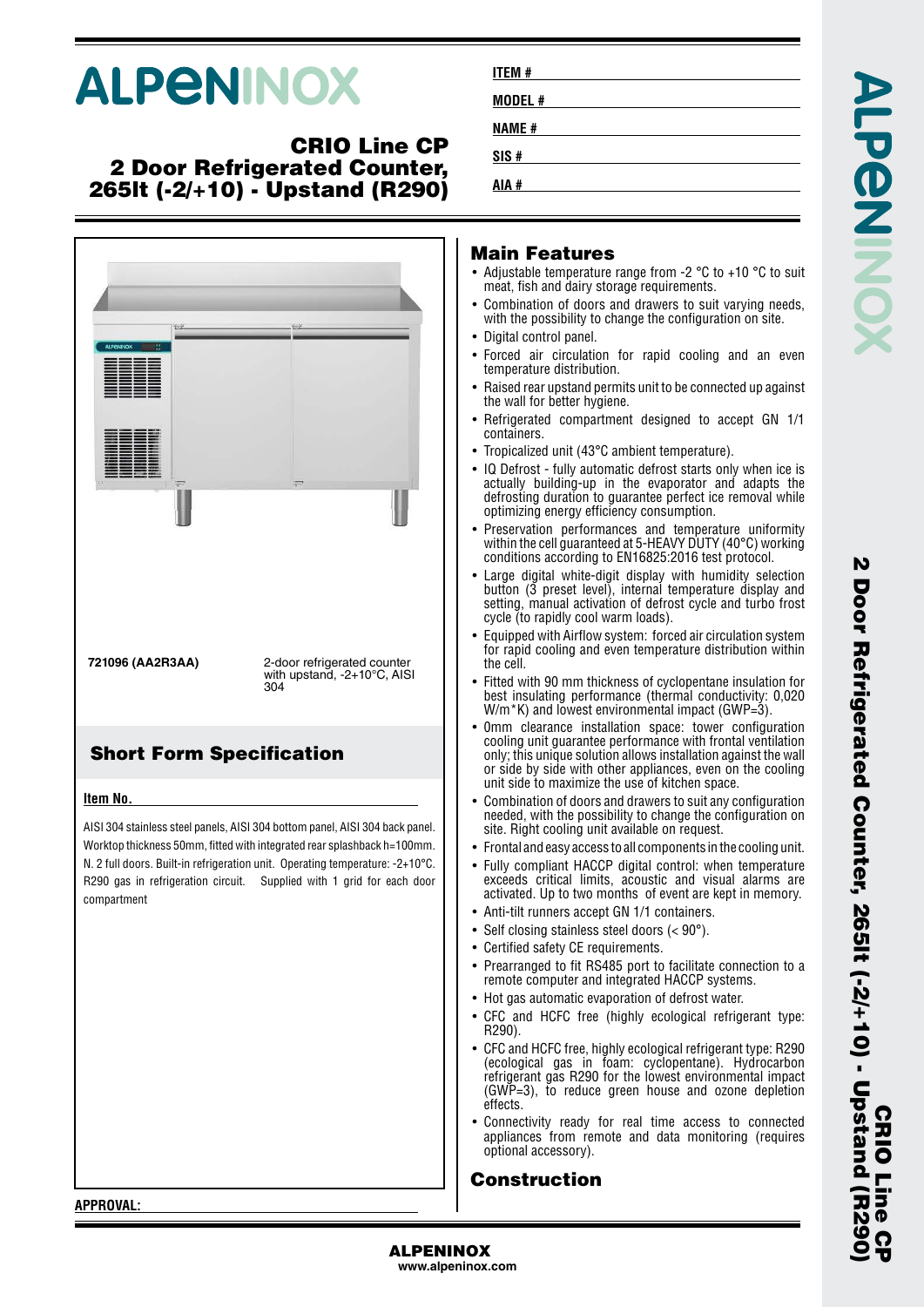# **ALPENINOX**

- Extractable cooling unit to facilitate maintenance.
- Access to all components from the front.
- Built-in compressor to suit operating conditions.
- Developed and produced in ISO 9001 and ISO 14001 certified factory.
- Mounted on Stainless steel adjustable legs to give 150 mm clearance for ease of cleaning.
- Rounded internal corners for ease of cleaning.
- • Constructed from AISI 304 Stainless steel throughout to meet the highest hygiene standards.
- Pre-arranged for drain-pipe.
- Fault code display.
- Interior base with rounded corners, pressed from a single sheet.
- Internal and external doors, front and side panels and removable worktop in AISI 304 Stainless steel.
- Worktop in AISI 304 Stainless steel with a 50 mm profile.
- Built-in refrigeration unit.
- Anti-drip profile on stainless steel worktop edge.
- • Removable triple-chamber balloon magnetic gasket to improve insulation and reduce energy consumption and ease of cleaning.
- 2 compartments with 2 doors.
- If needed, working top can be removed for easier handling during installation (in case of narrow doors).
- Mounted on stainless steel feet to give 150 mm (-5/+50 mm) clearance for ease of cleaning the floor.
- Ease of cleaning and high hygiene standards thanks to the rounded internal corners, the easily removable runners, grids and air conveyors.
- Internal structure with 15 charging positions (3 cm pitch) available to host GN 1/1 grids, ensuring higher net capacity and a greater storage space.
- IP21 protection index.

#### **Included Accessories**

• 2 of Kit 1/1GN gray rilsan grid and 2 side runners for refrigerated counters PNC 881109

### **Optional Accessories**

| • Kit integrated HACCP for digital<br>refrigerators (IR33)                              | PNC 880252        | ר      |
|-----------------------------------------------------------------------------------------|-------------------|--------|
| • 1/1GN gray rilsan grid for refrigerated<br>counters                                   | <b>PNC 881107</b> | ∩      |
| • 2 side runners for 1/1GN refrigerated<br>counters                                     | <b>PNC 881108</b> | ר      |
| • Kit 1/1GN gray rilsan grid and 2 side<br>runners for refrigerated counters            | PNC 881109        | ∩      |
| • 1/1GN plastic container, h65mm                                                        | <b>PNC 881110</b> | ∩      |
| • 1/1GN plastic container, h100mm                                                       | <b>PNC 881111</b> | ∩      |
| 1/1GN plastic container, h150mm                                                         | PNC 881112        | ◻      |
| • Worktop for refrigerated Crio Line CP and<br>SB counters - 2 compartments             | PNC 881124        | $\Box$ |
| • Worktop and upstand for refrigerated Crio<br>Line CP and SB counters - 2 compartments | <b>PNC 881127</b> | ∩      |
| • 2-drawer kit refrigerated counters                                                    | <b>PNC 881179</b> | ∩      |
| • 3x1/3-drawer kit for refrigerated counters                                            | PNC 881186        | ∩      |
| • 1/3 and 2/3 bottle drawer kit for<br>refrigerated counters                            | <b>PNC 881187</b> | ∩      |
| • Kit 4 wheels, h100mm (2 with brakes) for<br>refrigerated counters                     | PNC 881191        | ∍      |
| • Kit 4 wheels, h150mm (2 with brakes) for<br>2&3 compartment refrigerated counters     | PNC 881193        | - 1    |

 $\epsilon$ 

The company reserves the right to make modifications to the products without prior notice. All information correct at time of printing.

- **CRIO Line CP 2 Door Refrigerated Counter, 265lt (-2/+10) - Upstand (R290)**
- Lock for refrigerator/freezer counters with 2 compartments - h650mm PNC 881245 ❑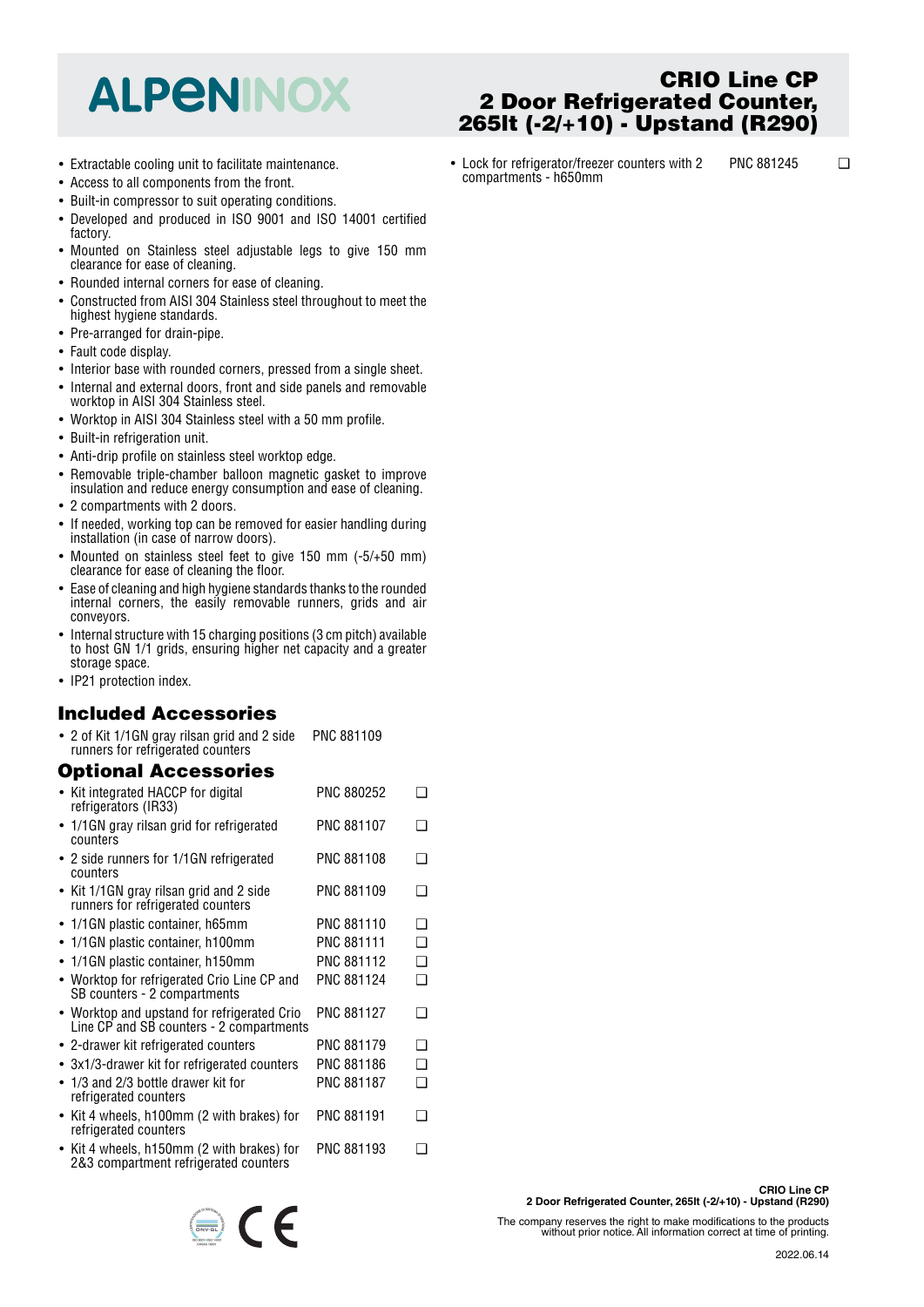# **ALPENINOX**





 $EI =$  Electrical inlet (power)

334 841 66



# **CRIO Line CP 2 Door Refrigerated Counter, 265lt (-2/+10) - Upstand (R290)**

# 50 **Electric**

 $\overline{1}$ 

<u>155</u>

- 1

 $\overline{1}$ 

13

13

l -

| <b>Supply voltage:</b><br>721096 (AA2R3AA)<br>Electrical power max.: | 220-240 V/1 ph/50 Hz<br>$0.22 \text{ kW}$ |
|----------------------------------------------------------------------|-------------------------------------------|
| <b>Key Information:</b>                                              |                                           |
| <b>Net Volume:</b><br>Door hinges:                                   | 163.6 lt                                  |

| <b>Built-in Compressor and Refrigeration Unit</b>            |           |  |
|--------------------------------------------------------------|-----------|--|
| <b>External dimensions, Width:</b>                           | 1245 mm   |  |
| <b>External dimensions, Depth:</b>                           | 700 mm    |  |
| <b>External dimensions, Depth with</b><br><b>Doors Open:</b> | $1110$ mm |  |
| <b>External dimensions, Height:</b>                          | 950 mm    |  |
| Depth with doors open:                                       | 1110 mm   |  |

## 700 **Refrigeration Data**

| <b>Control type:</b>                                      |                 |
|-----------------------------------------------------------|-----------------|
| <b>Compressor power:</b>                                  | $0.25$ hp       |
| <b>Refrigerant type:</b>                                  | R290            |
| <b>GWP Index:</b>                                         |                 |
| <b>Refrigeration power:</b>                               | 358 W           |
| <b>Refrigeration power at</b><br>evaporation temperature: | n °C            |
| Refrigerant weight:                                       | 50 <sub>g</sub> |
| Min/Max internal humidity:                                | 40/85           |
| Operating temperature min.:                               | -2 °C           |
| Operating temperature max.:                               | 10 °C           |

#### 695 **Product Information (EU Regulation 2015/1094)**

| А                      |
|------------------------|
| 400kWh/year - 1kWh/24h |
| Heavy Duty (5)         |
| 18.12                  |
|                        |

**CRIO Line CP 2 Door Refrigerated Counter, 265lt (-2/+10) - Upstand (R290)**

The company reserves the right to make modifications to the products without prior notice. All information correct at time of printing.

#### 2022.06.14